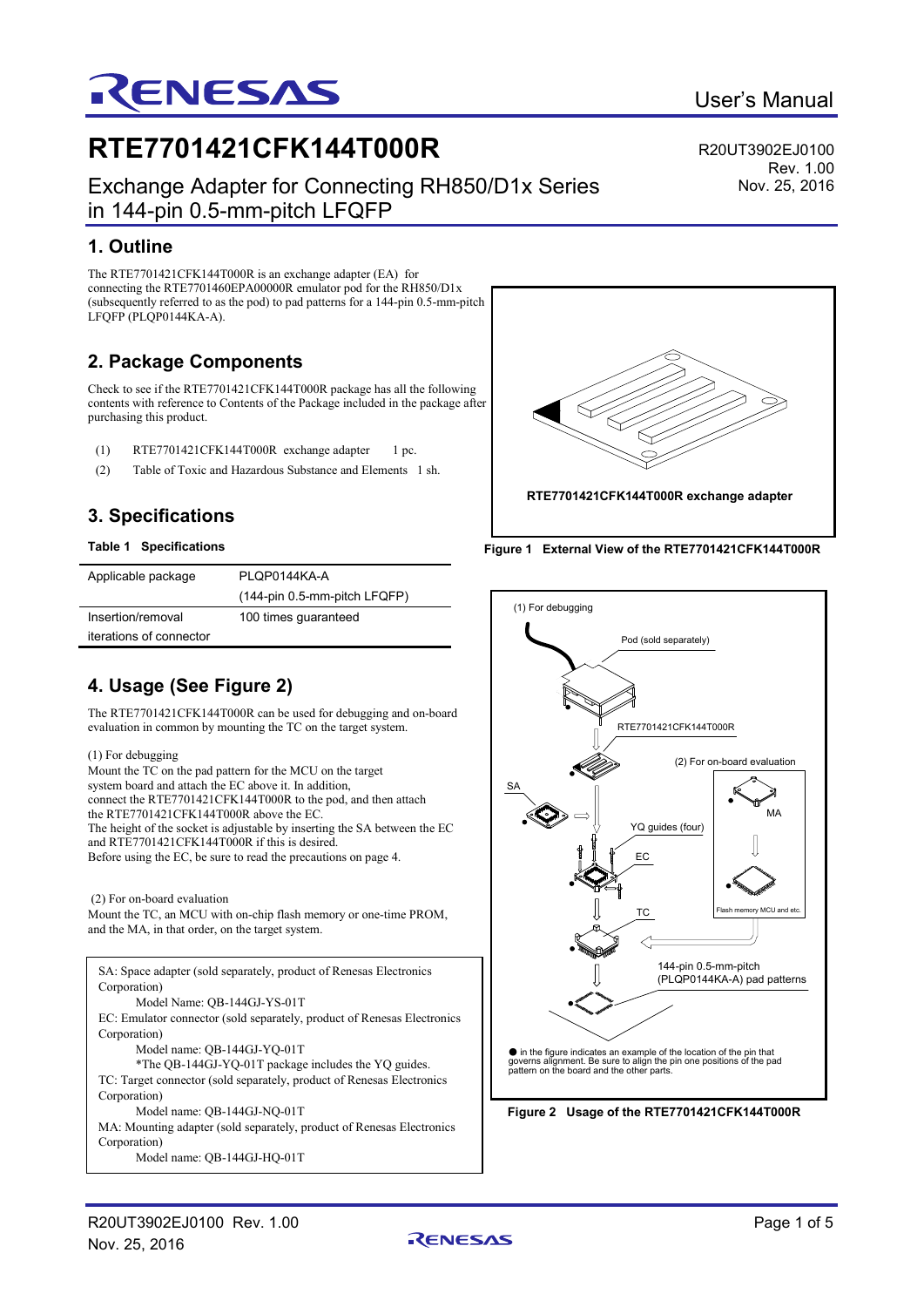# **RTE7701421CFK144T000R** User's Manual

## **5. Connection Procedure (See Figure 3)**

The procedure for connecting the RTE7701421CFK144T000R is shown below.

(1) Mount the TC on the target system.

(a) Thinly apply a two-part curing-type epoxy-based adhesive (with curing taking at least thirty minutes) to the tips of the four protrusions from the bottom surface of the TC to be bonded to the target system (before using the adhesive, use alcohol or another suitable solvent to clean the surface of the target system). If you have difficulty aligning the positions of the leads of the TC with the pads on the target system, adopt the method described in (b) below.

(b) Use guide pins (NQ guide) to align positions attached to the TC by inserting the pins into the sockets for this purpose on the top of the TC. These are two or three non-through holes with a diameter of 1.0 mm. Refer to the drawings of your TC for more information on the socket positions.

(c) Solder the TC to the target system. If an MA is to be included, attach the MA before soldering the TC. The MA is used to prevent scattered flux or solder creating problems by becoming attached to the contact pins of the TC.

■ Conditions for soldering Reflow: within 10 seconds at 260°C Manual soldering: within 5 seconds at 350°C (per pin) Cautionary note: Do not wash the flux away by immersion or vapor treatment.

(d) Remove the guide pins or MA if they were used.

(2) Attach the EC to the TC. Attach the EC above the TC after confirming there are neither cracks nor bends on the contact pins of the EC.

(3) Secure the four corners of the EC with the YQ guide screws that came with the EC.

 $\blacksquare$  Screws supplied with the EC

Use the flathead screwdriver or torque driver supplied with the EC to secure, in order, the screws at the four corners. The tightening torque of a YQ guide should be no more than 0.054 Nm. Securing the screws too tightly will lead to faulty connections.

(4) Attach the pod to the RTE7701421CFK144T000R.

(5) Attach the RTE7701421CFK144T000R to the EC.

 Adjusting the height of the socket The height of the socket is adjustable by inserting an SA between the EC and the RTE7701421CFK144T000R.



### **Figure 3 Procedure for Connecting the RTE7701421CFK144T000R**

SA: Space adapter (sold separately, product of Renesas Electronics Corporation)

Model Name: QB-144GJ-YS-01T

EC: Emulator connector (sold separately, product of Renesas Electronics Corporation)

Model name: QB-144GJ-YQ-01T

\*The QB-144GJ-YQ-01T package includes the YQ guides. TC: Target connector (sold separately, product of Renesas Electronics Corporation)

Model name: QB-144GJ-NQ-01T

MA: Mounting adapter (sold separately, product of Renesas Electronics Corporation)

Model name: QB-144GJ -HQ-01T

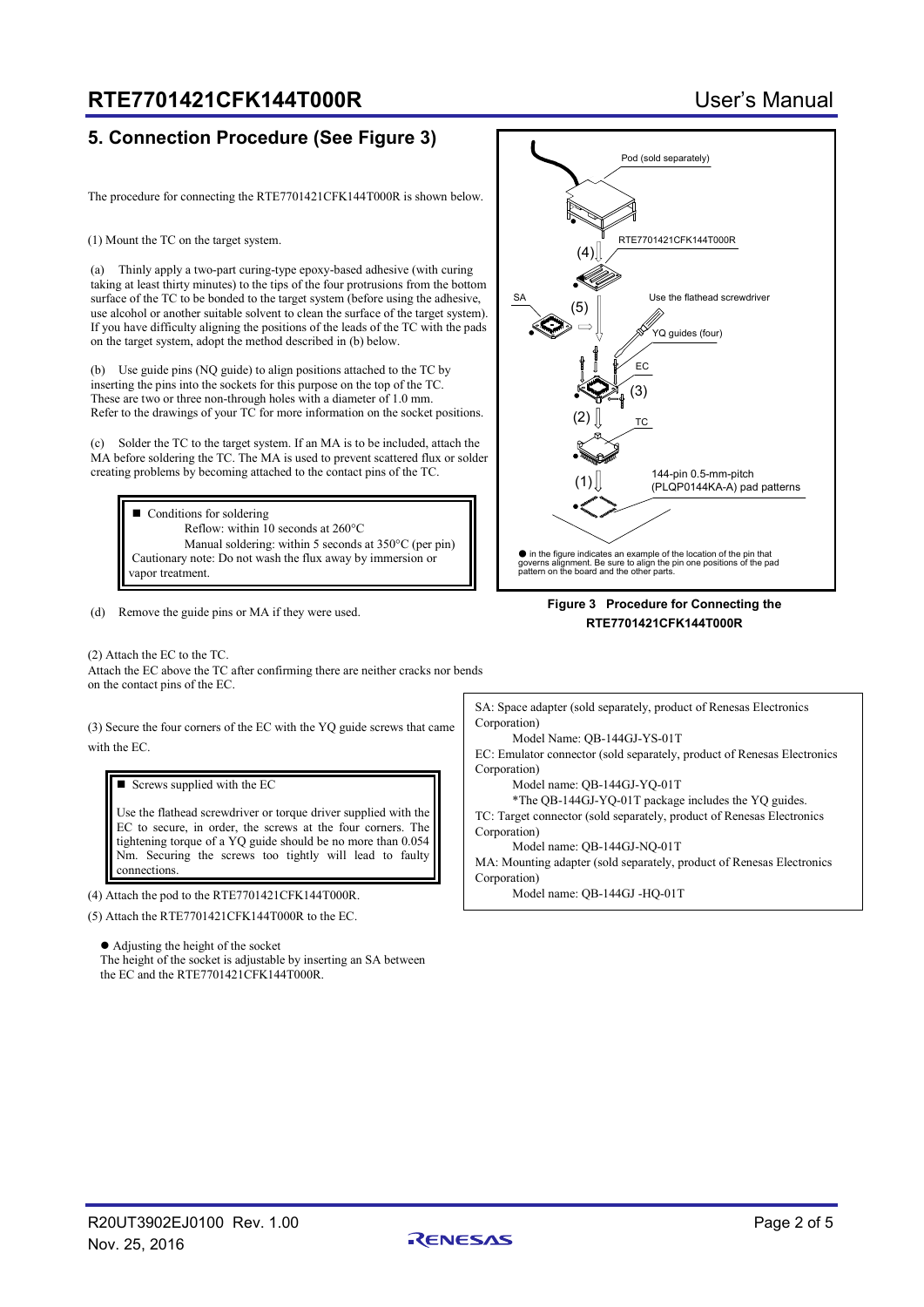## **6. Drawing of the Socket Assembly, Drawing with Dimensions, and Pad Pattern for Reference**



**Figure 4 Drawing of the Socket Assembly**



**Figure 5 Drawing with Dimensions and a Pad Pattern for Reference**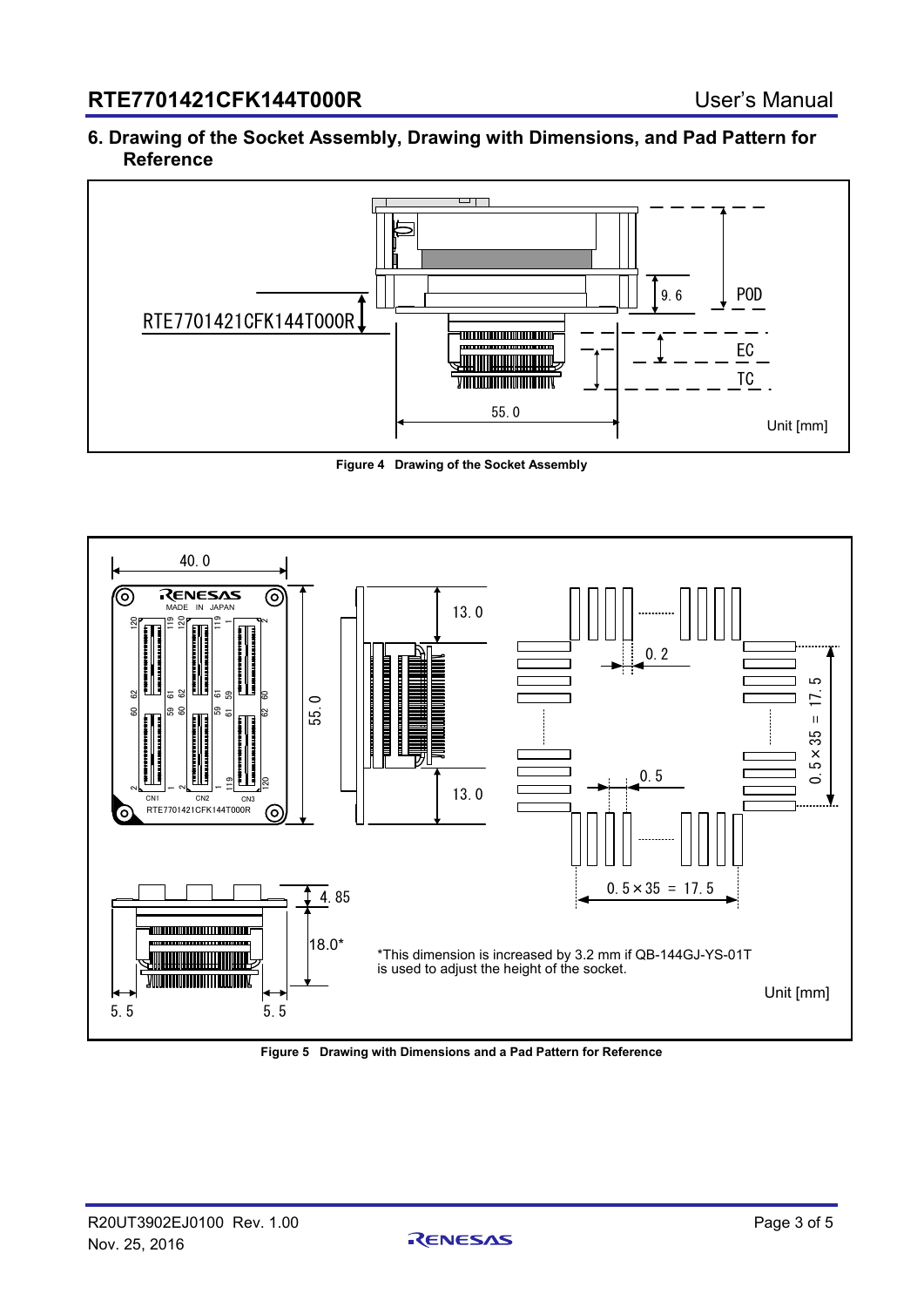# **RTE7701421CFK144T000R** User's Manual

## **7. Precautions and WEEE Directive**



If the requirements shown in the "CAUTION" sentences are ignored, the equipment may cause personal injury or damage to the products.

## **CAUTION** Cautions to be Taken for This Product: Use the YQ guides supplied with the EC to attach the QB-144GJ-YQ-01T. y **IMPORTANT** Note on This Product: This product is not reparable. Disposal Instruction (This is only valid in the European Union.): Renesas development tools and products are directly covered by the European Union's Waste Electrical and Electronic Equipment, (WEEE), Directive 2002/96/EC. As a result, this equipment, including all accessories, must not be disposed of as household waste but through your locally recognised recycling or disposal schemes. As part of our commitment to environmental responsibility Renesas also offers to take back the equipment and has implemented a Tools Product Recycling Program for customers in Europe. This allows you to return equipment to Renesas for disposal through our approved Producer Compliance Scheme. To register for the program, click here ["http://www.renesas.com/weee"](http://www.renesas.com/weee)

All trademarks and registered trademarks are the property of their respective owners.